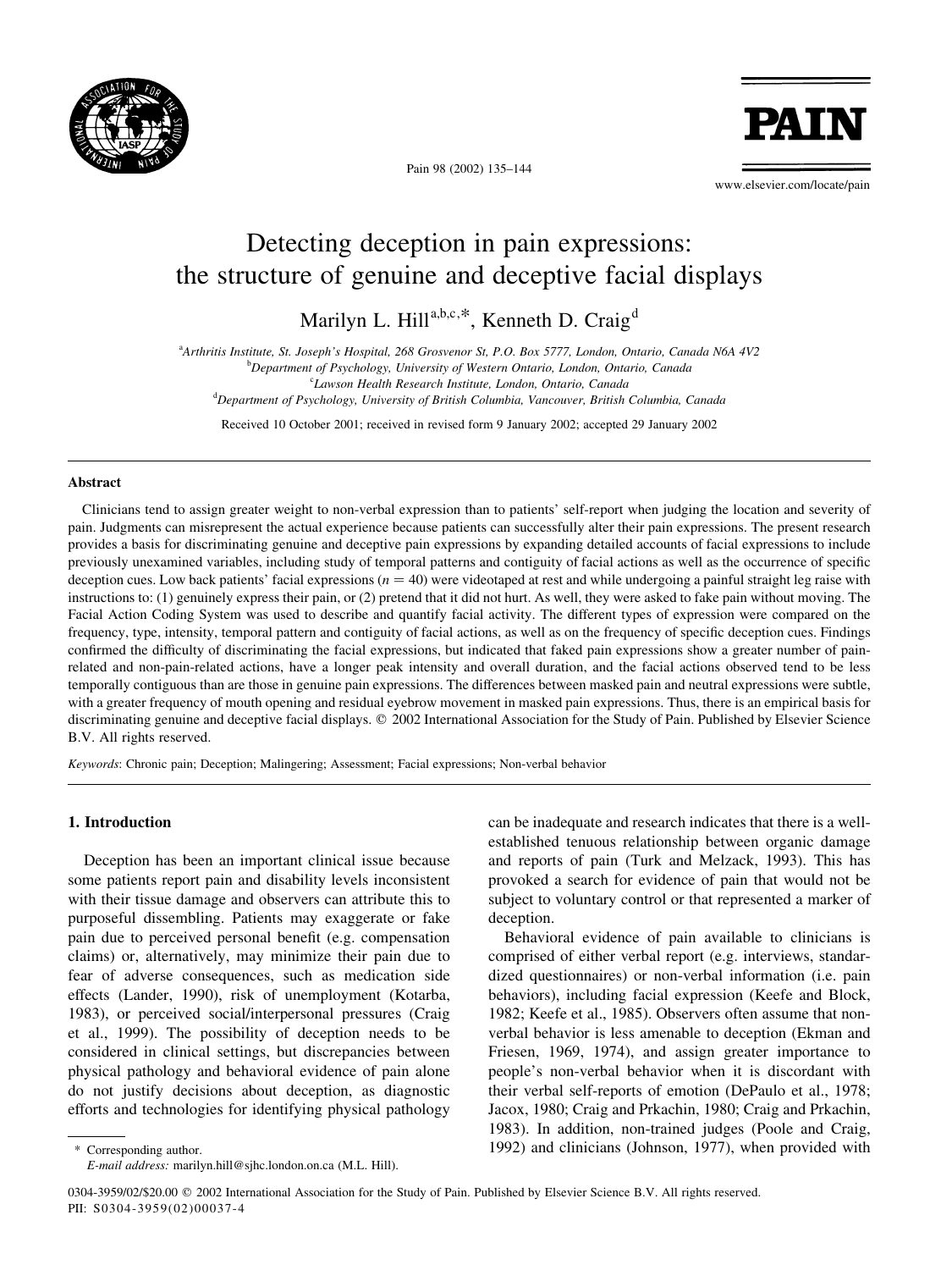both verbal report and facial activity, considered facial expressions a more salient source of information on which to base their judgments. However, facial expressions cannot be considered to be simply innate or reflexive responses which provide a direct measure of pain intensity, as they also are amenable to personal control (Kleck et al., 1976; Hadjistavropoulos and Craig, 2002). Nevertheless, facial expressions have been found to provide useful information when assessing the credibility of self-report, as deceptive and genuine pain expressions show subtle differences in the frequency and intensity of certain facial actions (Craig et al., 1991; Hadjistavropoulos and Craig, 1994).

Research has isolated 'core' pain-related facial actions common to acute pain, exacerbations of chronic pain, and various types of experimentally induced pain. These comprise a lowered brow, raised cheeks, tightened eye lids, a raised upper lip or opened mouth, and closed eyes (Prkachin and Mercer, 1989; Craig et al., 1991; Prkachin, 1992b). Research has less consistently identified horizontal or vertical stretching of the lips, a wrinkled nose, deepening of the nasolabial fold and drooping eyelids as pain related actions. These discrepancies may reflect methodological variations such as the type of pain experienced (LeResche, 1982; Prkachin and Mercer, 1989), pain severity (Patrick et al., 1986; Prkachin and Mercer, 1989), situational (Hill, 1996, Prkachin et al., 1983; Prkachin and Craig, 1985) and individual difference variables (Craig, 1992).

Various predictive correlates of facial expression contribute to its clinical utility. The magnitude of facial activity increases with the intensity of noxious stimulation (Prkachin et al., 1983), correlates with self reports of pain severity (Patrick et al., 1986; Prkachin and Mercer, 1989) and unpleasantness (LeResche and Dworkin, 1988; Prkachin and Mercer, 1989), and is discriminable by naive observers, suggesting that facial expressions of pain can communicate quantitatively graded pain information (Prkachin and Mercer, 1989; Prkachin, 1992a). The pain expression also seems relatively specific to pain, as it can be differentiated from other negative subjective states, such as disgust, fear, anger and sadness (LeResche, 1982; LeResche and Dworkin, 1988; Hale and Hadjistavropoulos, 1997). Also, research has not found a relationship between anxiety, depression and the facial expression of pain (LeResche and Dworkin, 1988), despite consistent findings of a correlation between anxiety, depression and verbal pain reports (Craig, 1999).

Neuropsychological research suggests that voluntary and involuntary facial movements may be controlled by the cortical/pyramidal and subcortical/extrapyramidal systems, respectively (Rinn, 1984). If partially independent neural systems are responsible for voluntary and involuntary facial movements, there may be identifiable differences in the topography of genuine and deceptive facial expressions. Research examining the voluntary control of facial activity during experimental (Galin and Thorn, 1993) and clinical pain (Craig et al., 1991; Hadjistavropoulos and Craig, 1994) has confirmed that participants are able to pose deceptive pain faces and that several differences in facial actions distinguish between the genuine, faked, masked and no pain displays. The faked pain expression appears as a more vigorous and 'prototypical' expression of the genuine pain response, as all of the components of the genuine pain expression occurred more frequently and/or more intensely. In addition, the presence of several non-pain related actions distinguished faked from genuine pain displays (Craig et al., 1991; Hadjistavropoulos and Craig, 1994). In contrast, the masked pain expression was represented by a diminished display between the neutral baseline and the genuine pain expression, reflecting residual facial activity or a 'microexpression' which 'leaks out' when there is an attempt to neutralize the genuine facial display (Ekman and Friesen, 1969). Finally, faked and masked pain expressions showed decreased rates of blinking, thought to be a result of the increased cognitive activity required by instructions to fake or mask pain (Craig et al., 1991). These differences are subtle, and would be difficult for observers to distinguish.

The focus of earlier studies was on the configuration and intensity of pain-related facial actions during genuine and deceptive pain. Previously unexamined facial expression variables may provide unique markers of deception and may improve our description of deceptive facial expressions of pain. First, deception may be exhibited as a mix of emotional expressions, that include 'leakage' of the genuine expression, which is most likely to occur around the eyes, due to less differentiated control of the musculature in the upper face than of the lower face (Ekman and Friesen, 1969). Faked pain displays also may contain emotional expressions which are incongruous, such as shame, guilt, or smiles (Hager and Ekman, 1985). Such cues may be difficult to pick up, as pain itself is a complex experience which may include or be influenced by many emotions (Craig, 1999). Certain emotional expressions may appear more often in deceptive versus genuine pain displays. There also may be specific cues associated with deception, such as blushing, sweating, blinking rates (Ekman, 1985; Prkachin, 1992a), or asymmetrical actions (Ekman, 1980; Ekman et al., 1981; Hager and Ekman, 1985; Clarici et al., 1996). Finally, faked facial expressions may have a delayed onset, a longer duration (Ekman and Friesen, 1982), or the individual facial actions may appear serially, rather than in a 'constellation' typical of genuine facial expressions (Lee and Craig, 1986). The aim of the present research was to provide a more detailed description of genuine and deceptive pain expressions by expanding facial analyses to include temporal patterns, contiguity of facial actions, and the occurrence of specific deception cues.

## 2. Method

## 2.1. Subjects

Twenty-three males and 17 females, aged 19–75 years of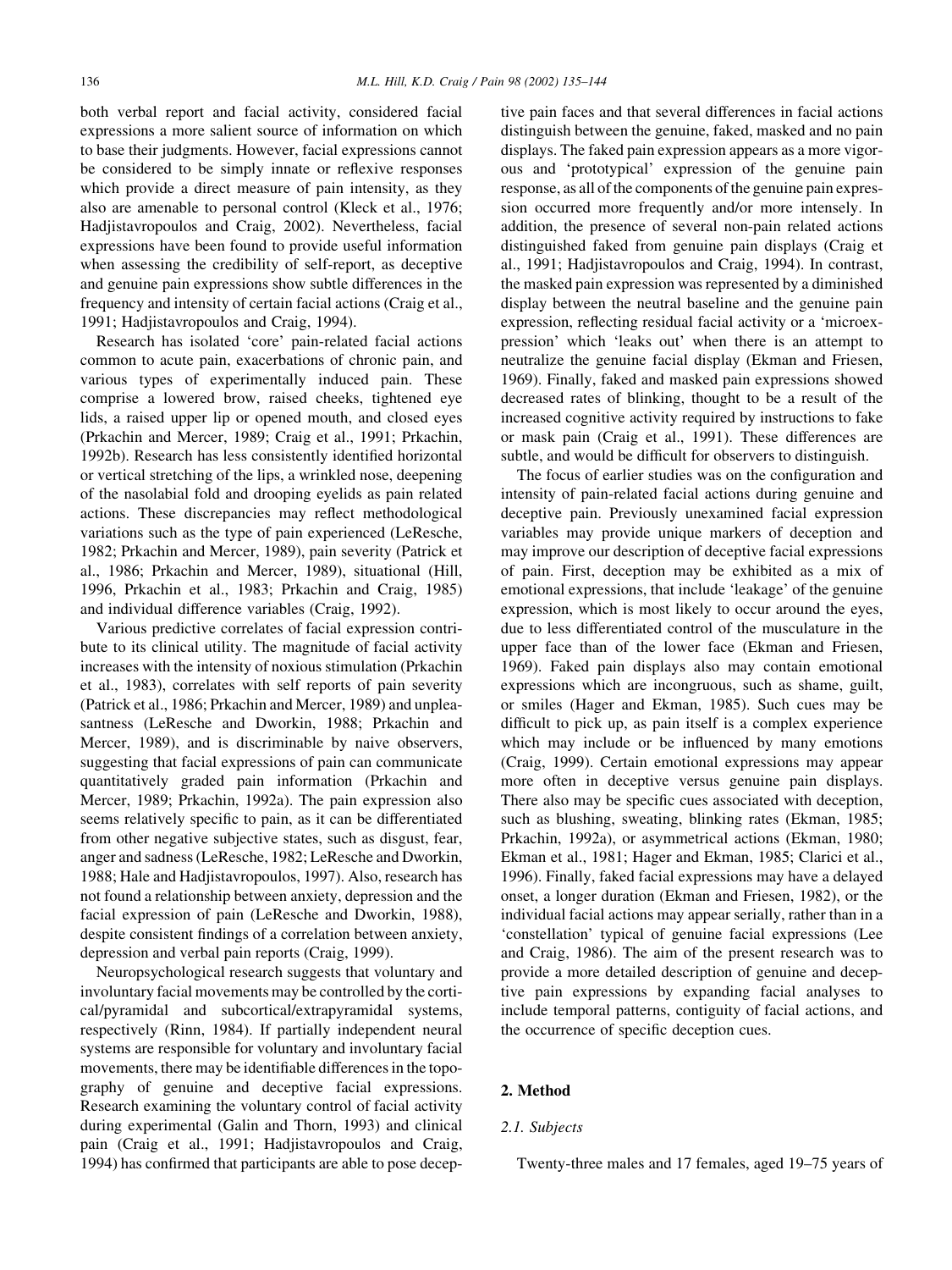age  $(X = 32.6, SD = 10.89)$  undergoing physiotherapy treatment for low back pain volunteered and were paid CAN\$ 10 for their participation. The majority of subjects (65.71%) experienced intermittent pain, while 31.43% of subjects experienced constant pain; pain duration averaged 3.01 years. Daily use of prescription or non-prescription pain medications was reported by 42.9% of patients.

## 2.2. Procedure

Medical histories were obtained through a questionnaire and medical chart review. Patients rated the unpleasantness and intensity of the pain they experienced on an average day using the Descriptor Differential Scales (DDS). The scale provides 13 descriptive adjectives on two scales, ranging from 'not painful' to 'extremely painful' and 'not unpleasant' to 'extremely unpleasant' (Gracely et al., 1978a,b; Gracely et al., 1979). These descriptors are reliable measures of the pain experience and have been ratio-scaled using cross-modality matching procedures to provide numerical equivalents for the verbal descriptors (0–72.1 for the sensory scale and 0–37.4 for pain unpleasantness) (Gracely et al., 1982).

### 2.2.1. Videotaping protocol

Participants faced the camera and their head and shoulders were videotaped during a neutral 'at rest' condition, as well as during two straight leg raise exercises (which low back pain patients report to be very painful), with instructions to: (1) genuinely express any pain that they felt, and (2) pretend that it did not hurt. Patients were also asked to give a faked expression, by pretending that they were in pain without actually moving their legs. The order of the three pain conditions (genuine, masked, faked) was counterbalanced across patients to control for order effects. Facial expressions were videotaped continuously, but the focus was upon the 10 s following initiation of each condition. Patients then rated the unpleasantness and intensity of the most severe pain they experienced during the leg-lifting exercises, using the DDS.

#### 2.2.2. Quantification of facial activity

The 160 10-s segments were edited from the original videotape and randomized on a dubbed tape. Coders were blind to pain condition. Each segment was coded for each of the 44 Facial Action Coding System (FACS) units (AUs) (Ekman and Friesen, 1978a,b). Following earlier conventions (Prkachin, 1992a; Hadjistavropoulos and Craig, 1994) AUs which involve the same muscle action were combined to produce new variables: AU1 (inner brow raise) and AU2 (outer brow raise) produced 'brow raise', AU 6 (cheek raise) and AU 7 (lid tighten) produced 'orbit tightening', AU 9 (nose wrinkle) and 10 (upper lip raise) produced 'levator contraction' and AU 25 (lips apart), 26 (jaw drop) and 27 (mouth stretch) produced 'mouth opening'). Intensity for each AU was rated on a standardized 5point rating scale, ranging from 'trace' to 'maximum'. AU 11 (nasolabial deepening), AU 38 (nostril dilation), and AU45 (blinking) did not allow for intensity coding. The mouth opening variable was coded on a 3 point scale, with a score of 1 for AU 25, a 2 for AU26 and a 3 for AU 27 (Ekman and Friesen, 1983; Prkachin, 1992a).

The basic FACS coding approach was modified to measure the time of AU onset and AU offset, the maximum intensity or 'apex' of the AU, and the apex duration. Coding was performed by two trained FACS coders (Ekman and Friesen, 1978b). Intercoder reliability was examined for 20% of the segments. Percent agreement for occurrence of AUs, within 0.02 s, was 82.5%, while the reliability of intensity ratings, using a Pearson correlation, was 0.85. The reliability of temporal paramenters, using agreements within 0.50 s, was: onset duration (82.7%), apex duration  $(80.0\%)$ , and response duration  $(84.0\%)$ .

## 3. Results

Patients rated their average daily pain as 'barely strong'  $(X = 16.4, SD = 14.0, N = 33)$  in intensity and 'slightly distressing' ( $X = 10.0$ , SD = 6.5,  $N = 33$ ) in unpleasantness. The range of motion exercise was rated as 'barely strong'  $(X = 15.0, SD = 13.3, N = 33)$  in pain intensity and 'slightly distressing'  $(X = 7.6, SD = 4.2, N = 33)$  in unpleasantness.

Fifteen AUs were observed in more than 5% of the coded segments, which is comparable to previous studies (e.g. Hadjistavropoulos and Craig, 1994). These 15 AUs were the focus of analyses. Offset duration was not codeable due to frequent continuation of AUs beyond the end of the 10 s segments. Separate mixed model multivariate analysis of variances (MANOVAs) compared individual facial actions across pain conditions on each of the following variables: frequency, intensity, apex duration, duration, and frequency of asymmetry/pulsating apices. Univariate Ftests and Tukey's post-hocs compared individual AUs across pain conditions.

## 3.1. Frequency

Frequency of facial actions differed significantly across pain instruction conditions. This included five typically pain-related facial actions (brow lowering, opened mouth, orbit tightening, levator contraction, and closed eyes). Brow lowering and an opened mouth occurred more frequently in faked pain expressions than in the genuine pain, masked pain or neutral expressions. Genuine and masked pain expressions did not differ in the frequency of brow lowering or mouth opening, but both exhibited a greater frequency of mouth opening than the neutral expression. Masked pain and neutral expressions did not differ in the frequency of brow lowering. Orbit tightening, levator contraction and eye closure movements all occurred more frequently in the faked pain expressions than in the masked pain or neutral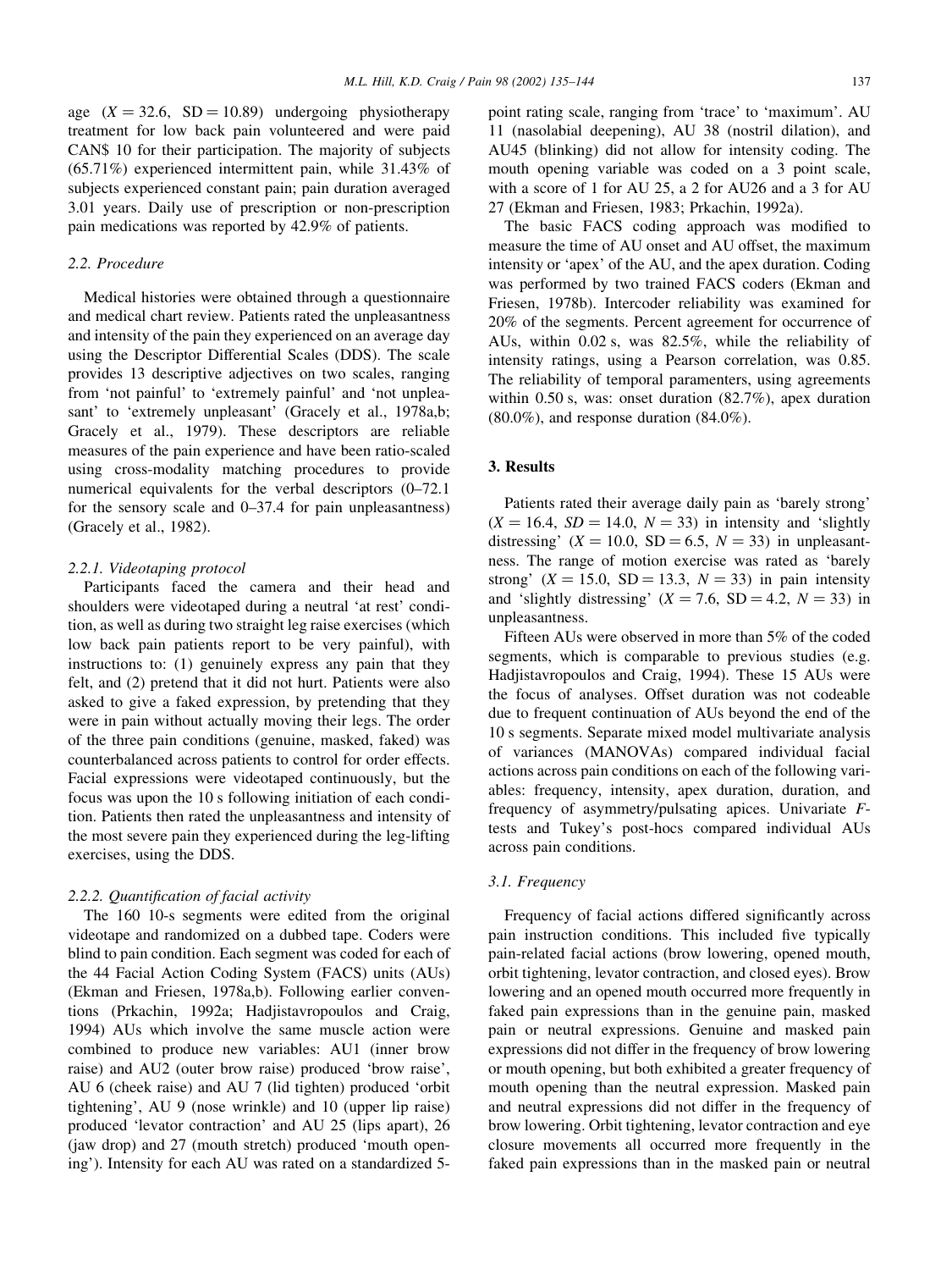#### Table 1

Results of MANOVA and followup ANOVAs examining frequency of facial actions across pain conditions<sup>a</sup>

|                                | df      | F     | P     |
|--------------------------------|---------|-------|-------|
|                                |         |       |       |
| Multivariate main effect       | 45, 315 | 2.18  | 0.001 |
| Univariate F-tests             |         |       |       |
| Brow raise (AU 1/AU 2)         | 3,117   | 6.22  | 0.001 |
| Brow lowering (AU4)            | 3,117   | 16.85 | 0.001 |
| Orbit tightening (AU6/AU7)     | 3,117   | 7.82  | 0.001 |
| Levator contraction (AU9/AU10) | 3,117   | 5.05  | 0.003 |
| Lip corner pull (AU12)         | 3,117   | 1.89  | 0.136 |
| Dimpler (AU14)                 | 3,117   | 1.95  | 0.125 |
| Chin raise (AU17)              | 3,117   | 1.66  | 0.180 |
| Tongue show (AU19)             | 3,117   | 1.72  | 0.168 |
| Lip press $(AU24)$             | 3.117   | 1.05  | 0.373 |
| Opened mouth (AU25/26/27)      | 3,117   | 6.52  | 0.001 |
| Nostril flare (AU38)           | 3,117   | 0.75  | 0.525 |
| Eye slit (AU42)                | 3,117   | 2.16  | 0.096 |
| Eyes closed (AU43)             | 3,117   | 7.37  | 0.001 |
| Eye squint (AU44)              | 3,117   | 3.33  | 0.022 |
| Blinking (AU45)                | 3,117   | 3.20  | 0.026 |

 $a$  Note: Bonferroni adjustments suggest a significance level of 0.003.

expressions, but occurred as frequently in the genuine pain expressions. The genuine, masked and neutral expressions were equivalent. As well, the frequency of one non-painrelated facial action (brow raise) varied across pain instruction conditions, occurring more often in faked pain than in genuine pain, masked pain, or neutral expressions, which were equivalent (see Tables 1 and 2).

#### 3.2. Intensity

The intensity of facial actions differed significantly across pain instruction conditions. Three of the pain-related facial

Table 2 Mean facial action frequency across pain conditions (\*difference reaches  $P < 0.01$ )

actions varied across condition (brow lowering, orbit tightening and levator contraction). Brow lowering intensity was greater in faked pain than in the genuine pain, masked pain or neutral expressions. Brow lowering intensity in genuine pain was equivalent to masked pain, but greater than in neutral expressions; masked pain and neutral expressions did not differ. Orbit tightening and levator contraction intensity were greater during faked pain than during a masked pain or neutral expression, which were equivalent. Orbit tightening intensity did not differ among genuine pain, the faked pain, masked pain or neutral expressions. Levator contraction intensity in faked pain and genuine pain were equivalent, as were genuine pain and masked pain expressions. Genuine pain expressions, however, exhibited greater levator contraction intensity than did the neutral expressions. The intensity of one non-pain-related facial action (brow raise) differed across condition, occurring more intensely in the faked pain condition than either the genuine, masked or neutral expressions, which were equivalent (see Tables 3 and 4).

## 3.3. Apex duration

Apex duration differed significantly across pain conditions. Three pain-related facial actions (brow lowering, orbit tightening, and eye closure) differed in apex duration across pain instruction conditions. Brow lowering apex duration was greater in faked pain versus each of the genuine pain, masked pain and neutral expressions, which were equivalent. The apex durations of orbit tightening and eye closure were equivalent for faked and genuine pain, with a longer apex duration occurring in faked pain relative to either the masked or neutral expression; genuine pain, masked pain and neutral expressions were equivalent in

| (AU) Facial action  | Neutral        |           | Genuine          |           |                | Masked    |                                                                            | Faked     |  |
|---------------------|----------------|-----------|------------------|-----------|----------------|-----------|----------------------------------------------------------------------------|-----------|--|
|                     | $\overline{M}$ | <b>SD</b> | $\boldsymbol{M}$ | <b>SD</b> | $\overline{M}$ | <b>SD</b> | $\overline{M}$                                                             | <b>SD</b> |  |
| Brow raise          | 0.12           | 0.56      | 0.20             | 0.56      | 0.10           | 0.44      | $0.75^{a_{*},b_{*},c_{*}}$                                                 | 1.32      |  |
| Brow lowering       | 0.00           | 0.00      | $0.50^{\rm a}$   | 0.99      | 0.10           | 0.38      | $1.20^{a_{*},b_{*},c_{*}}$                                                 | 1.38      |  |
| Orbit tightening    | 0.00           | 0.00      | 0.22             | 0.53      | 0.20           | 0.46      | $0.55^{a_{*},c}$                                                           | 0.75      |  |
| Levator contraction | 0.00           | 0.00      | 0.25             | 0.63      | 0.08           | 0.35      | $0.35^{a_{*},c}$                                                           | 0.66      |  |
| Lip corner pull     | 0.05           | 0.22      | 0.20             | 0.46      | 0.20           | 0.46      | 0.25                                                                       | 0.44      |  |
| Dimpler             | 0.00           | 0.00      | 0.12             | 0.33      | 0.08           | 0.27      | 0.15                                                                       | 0.43      |  |
| Chin raise          | 0.02           | 0.16      | 0.22             | 0.58      | 0.20           | 0.56      | 0.12                                                                       | 0.40      |  |
| Tongue show         | 0.00           | 0.00      | 0.12             | 0.40      | 0.10           | 0.30      | 0.05                                                                       | 0.22      |  |
| Lip press           | 0.02           | 0.16      | 0.12             | 0.33      | 0.12           | 0.40      | 0.10                                                                       | 0.30      |  |
| Open mouth          | 0.18           | 0.45      | $0.70^{a*}$      | 0.85      | $0.62^{a*}$    | 0.87      | $0.90^{\mathrm{a}_\mathrm{*},\mathrm{b}_\mathrm{*},\mathrm{c}_\mathrm{*}}$ | 0.98      |  |
| Nostril dilate      | 0.00           | 0.00      | 0.08             | 0.27      | 0.10           | 0.50      | 0.10                                                                       | 0.38      |  |
| Eye slit            | 0.00           | 0.00      | 0.08             | 0.27      | 0.02           | 0.16      | 0.15                                                                       | 0.48      |  |
| Closed eyes         | 0.00           | 0.00      | 0.25             | 0.54      | 0.05           | 0.32      | $0.42^{a,*}$                                                               | 0.75      |  |
| Eye squint          | 0.00           | 0.00      | 0.10             | 0.38      | 0.00           | 0.00      | 0.20                                                                       | 0.56      |  |
| Blinking            | 2.50           | 2.70      | 3.95             | 3.44      | 2.60           | 2.35      | 3.28                                                                       | 3.43      |  |

<sup>a</sup> Mean is significantly greater than neutral mean ( $P < 0.05$ ).

 $<sup>b</sup>$  Mean is significantly greater than genuine mean ( $P < 0.05$ ).</sup>

 $\degree$  Mean is significantly greater than masked mean ( $P < 0.05$ ).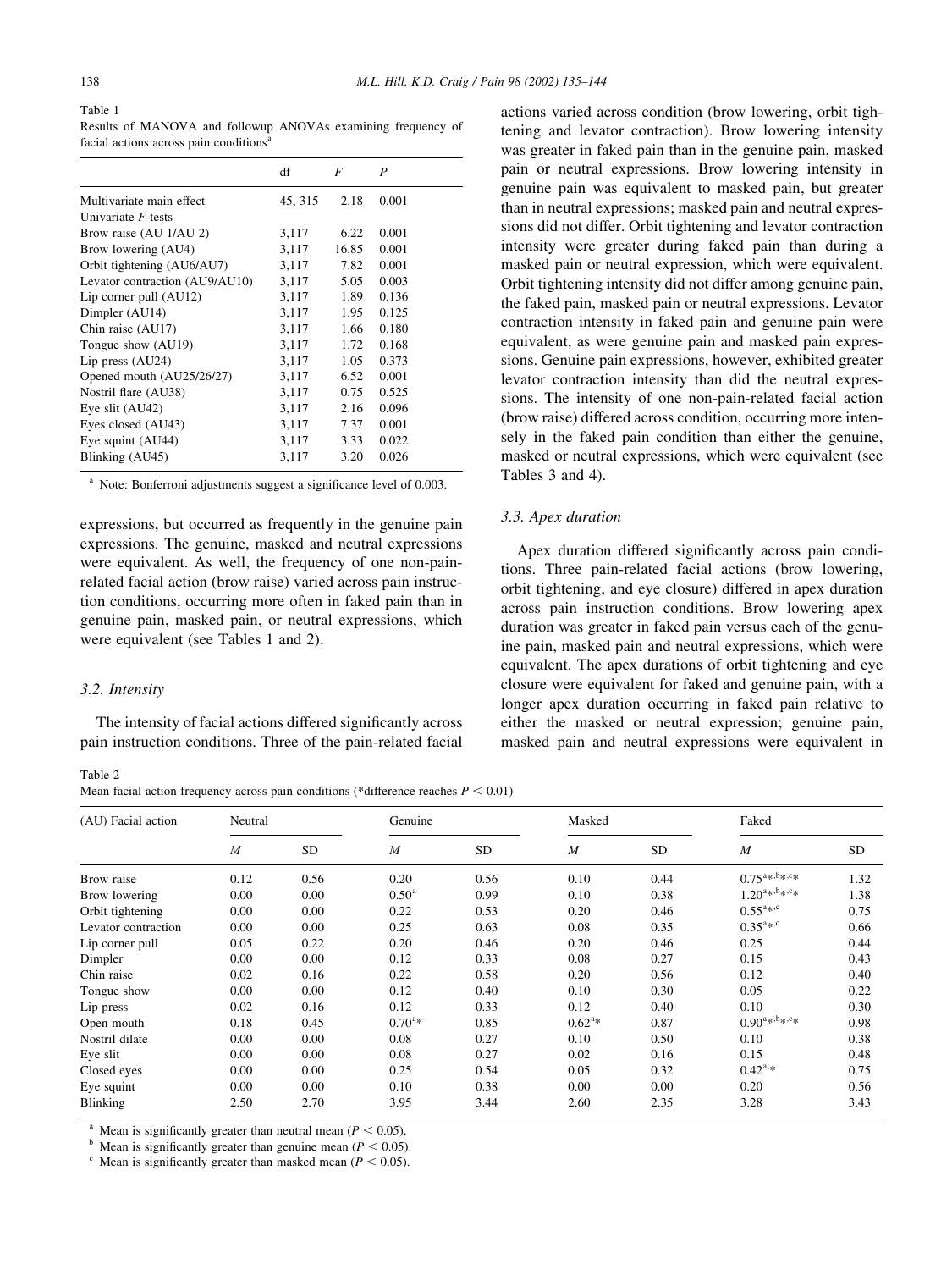Table 3 Results of MANOVA and followup ANOVAs examining intensity of facial actions across pain conditions<sup>a</sup>

|                                | df     | F     | P     |
|--------------------------------|--------|-------|-------|
| Multivariate main effect       | 39,312 | 2.35  | 0.001 |
| Univariate F-tests             |        |       |       |
| Brow raise (AU 1/AU 2)         | 3,114  | 7.33  | 0.001 |
| Brow lowering (AU4)            | 3,114  | 22.70 | 0.001 |
| Orbit tightening (AU6/AU7)     | 3,114  | 6.26  | 0.001 |
| Levator contraction (AU9/AU10) | 3,114  | 8.10  | 0.001 |
| Lip corner pull $(AU12)$       | 3.114  | 2.17  | 0.095 |
| Dimpler (AU14)                 | 3,114  | 1.85  | 0.141 |
| Chin raise (AU17)              | 3,114  | 1.83  | 0.145 |
| Tongue show (AU19)             | 3.114  | 2.52  | 0.061 |
| Lip press $(AU24)$             | 3.114  | 1.53  | 0.211 |
| Opened mouth (AU25/26/27)      | 3,114  | 4.41  | 0.006 |
| Eye slit (AU42)                | 3,114  | 1.42  | 0.240 |
| Eyes closed (AU43)             | 3,114  | 4.52  | 0.005 |
| Eye squint (AU44)              | 3,114  | 3.81  | 0.012 |

 $a$  Note: Bonferroni adjustments suggest a significance level of 0.003.

apex duration. Apex durations for all of the non-pain-related facial actions were consistent across pain conditions (see Tables 5 and 6).

## 3.4. Facial action duration

Facial action response duration varied across pain instruction conditions for both one non-pain-related facial action (eye squint) and four pain-related facial actions (brow lowering, orbit tightening, levator contraction, and eye closure) (see Tables 7 and 8). The duration of brow lowering, orbit tightening, eye closure, and eye squint were significantly longer in faked pain than in genuine pain, masked pain and neutral expressions, which were equivalent. Leva-

Table 4

| Mean facial action intensity across pain conditions (*difference reaches $P < 0.01$ ) |  |  |  |  |  |
|---------------------------------------------------------------------------------------|--|--|--|--|--|
|---------------------------------------------------------------------------------------|--|--|--|--|--|

| Table 5                                                          |
|------------------------------------------------------------------|
| Results of MANOVA and followup ANOVAs examining apex duration of |
| facial actions across pain conditions <sup>a</sup>               |

|                                | df     | F     | P     |
|--------------------------------|--------|-------|-------|
| Multivariate main effect       | 42,318 | 2.35  | 0.001 |
| Univariate F-tests             |        |       |       |
| Brow raise (AU 1/AU 2)         | 3,117  | 0.79  | 0.499 |
| Brow lowering (AU4)            | 3,117  | 13.60 | 0.001 |
| Orbit tightening (AU6/AU7)     | 3,117  | 4.66  | 0.004 |
| Levator contraction (AU9/AU10) | 3,117  | 1.88  | 0.136 |
| Lip corner pull $(AU12)$       | 3,117  | 0.99  | 0.398 |
| Dimpler (AU14)                 | 3,117  | 2.07  | 0.108 |
| Chin raise (AU17)              | 3,117  | 0.18  | 0.909 |
| Tongue show (AU19)             | 3,117  | 0.99  | 0.402 |
| Lip press $(AU24)$             | 3,117  | 0.35  | 0.792 |
| Opened mouth (AU25/26/27)      | 3,117  | 1.76  | 0.159 |
| Eye slit (AU42)                | 3,117  | 2.27  | 0.084 |
| Eyes closed (AU43)             | 3,117  | 5.26  | 0.002 |
| Eye squint (AU44)              | 3.117  | 2.44  | 0.068 |

<sup>a</sup> Note: Bonferroni adjustments suggest a significance level of 0.004.

tor contraction duration was also longer in faked pain than in either the masked pain or neutral expressions; faked and genuine pain expressions were equivalent.

## 3.5. Onset duration

Onset duration, defined as the average time lag between the initial onset of a facial action and peak intensity across all AUs, was compared across pain instruction conditions using a mixed-model analysis of variance (ANOVA). A significant difference in overall onset duration was found  $(F(3, 37) = 15.02, P < 0.001)$ . Tukey's post-hoc analyses showed that the onset of genuine and faked pain displays were equivalent. Neutral facial expressions showed a longer

| Facial action (AU)  | Neutral        |           | Genuine           |           | Masked         |           | Faked                   |           |
|---------------------|----------------|-----------|-------------------|-----------|----------------|-----------|-------------------------|-----------|
|                     | $\overline{M}$ | <b>SD</b> | $\boldsymbol{M}$  | <b>SD</b> | $\overline{M}$ | <b>SD</b> | $\boldsymbol{M}$        | <b>SD</b> |
| Brow raise          | 0.08           | 0.35      | 0.13              | 0.57      | 0.05           | 0.32      | $0.80^{a,*b,c,*}$       | 1.5       |
| Brow lowering       | 0.00           | 0.00      | $0.85^{\text{a}}$ | 1.60      | 0.13           | 0.57      | $2.36^{a,*b,c,*}$       | 2.33      |
| Orbit tightening    | 0.00           | 0.00      | 0.54              | 1.37      | 0.44           | 1.11      | $1.15^{a,*c}$           | 1.71      |
| Levator contraction | 0.00           | 0.00      | $0.62^{\text{a}}$ | 1.39      | 0.13           | 0.57      | $0.95^{a_{,*,c_{,,*}}}$ | 1.64      |
| Lip corner pull     | 0.15           | 0.67      | 0.38              | 0.99      | 0.62           | 1.40      | 0.80                    | 1.59      |
| Dimpler             | 0.00           | 0.00      | 0.38              | 1.04      | 0.33           | 1.06      | 0.41                    | 1.12      |
| Chin raise          | 0.3            | 0.16      | 0.46              | 1.12      | 0.44           | 1.10      | 0.28                    | 0.97      |
| Tongue show         | 0.00           | 0.00      | 0.26              | 0.78      | 0.36           | 1.09      | 0.05                    | 0.32      |
| Lip press           | 0.03           | 0.16      | 0.33              | 0.93      | 0.28           | 0.89      | 0.23                    | 0.71      |
| Open mouth          | 0.23           | 0.58      | 0.69              | 0.86      | 0.74           | 0.91      | 0.80                    | 0.83      |
| Eye slit            | 0.00           | 0.00      | 0.20              | 0.92      | 0.10           | 0.64      | 0.36                    | 1.18      |
| Closed eyes         | 0.00           | 0.00      | 0.18              | 0.82      | 0.00           | 0.00      | 0.62                    | 1.48      |
| Eye squint          | 0.00           | 0.00      | 0.33              | 1.18      | 0.00           | 0.00      | 0.62                    | 1.52      |

<sup>a</sup> Mean is significantly greater than neutral mean.<sup>b</sup> Mean is significantly greater than genuine mean

Mean is significantly greater than genuine mean.

Mean is significantly greater than masked mean.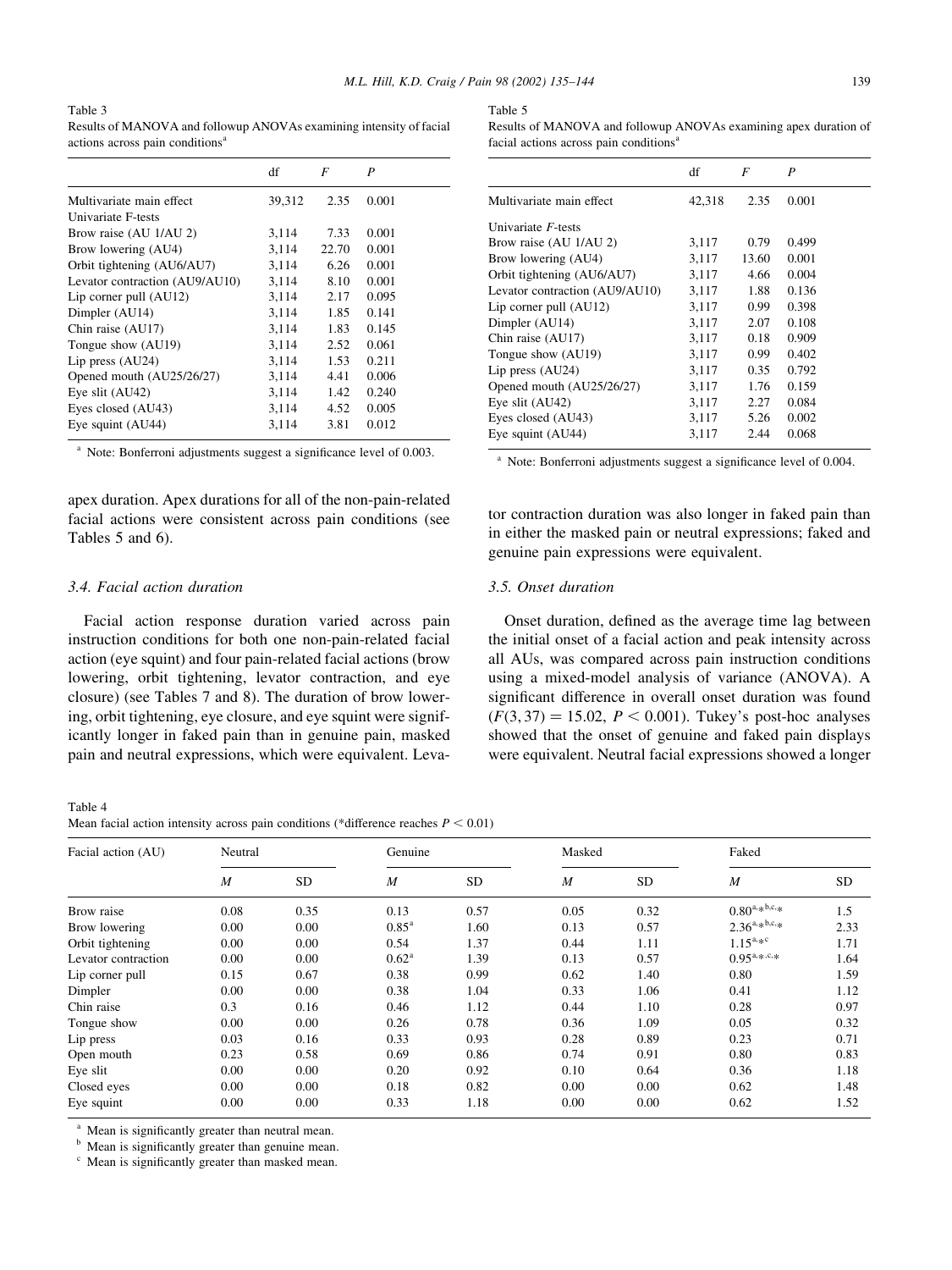| Table 6 |                                                                                             |
|---------|---------------------------------------------------------------------------------------------|
|         | Mean facial action apex duration across pain conditions (*difference reaches $P \le 0.01$ ) |

| Facial action (AU)  | Neutral |           | Genuine |           | Masked |           | Faked                      |           |
|---------------------|---------|-----------|---------|-----------|--------|-----------|----------------------------|-----------|
|                     | M(s)    | <b>SD</b> | M(s)    | <b>SD</b> | M(s)   | <b>SD</b> | M(s)                       | <b>SD</b> |
| Brow raise          | 0.09    | 0.53      | 0.05    | 0.22      | 0.03   | 0.21      | 0.14                       | 0.36      |
| Brow lowering       | 0.00    | 0.00      | 0.05    | 0.18      | 0.01   | 0.02      | $0.24^{a_{*},b_{*},c_{*}}$ | 0.37      |
| Orbit tightening    | 0.00    | 0.00      | 0.07    | 0.31      | 0.04   | 0.16      | $0.23^{a_{*},c_{*}}$       | 0.50      |
| Levator contraction | 0.83    | 0.00      | 0.82    | 0.13      | 0.83   | 0.04      | 0.82                       | 0.13      |
| Lip corner pull     | 0.06    | 0.27      | 0.07    | 0.21      | 0.17   | 0.61      | 0.22                       | 0.73      |
| Dimpler             | 0.00    | 0.00      | 0.02    | 0.07      | 0.02   | 0.06      | 0.10                       | 0.39      |
| Chin raise          | 0.04    | 0.23      | 0.04    | 0.17      | 0.02   | 0.07      | 0.05                       | 0.31      |
| Tongue show         | 0.00    | 0.00      | 0.00    | 0.01      | 0.00   | 0.01      | 0.00                       | 0.01      |
| Lip press           | 0.06    | 0.40      | 0.11    | 0.59      | 0.05   | 0.21      | 0.03                       | 0.10      |
| Open mouth          | 0.13    | 0.54      | 0.37    | 0.74      | 0.32   | 0.74      | 0.48                       | 0.82      |
| Eye slit            | 0.00    | 0.00      | 0.00    | 0.01      | 0.00   | 0.00      | 0.20                       | 0.82      |
| Closed eyes         | 0.00    | 0.00      | 0.07    | 0.22      | 0.00   | 0.00      | $0.18^{a_{*},c_{*}}$       | 0.44      |
| Eye squint          | 0.00    | 0.00      | 0.01    | 0.03      | 0.00   | 0.00      | 0.12                       | 0.48      |

Mean is significantly greater than neutral mean.

Mean is significantly greater than genuine mean.

Mean is significantly greater than masked mean.

onset duration  $(X = 1.44 \text{ s}, SD = 0.38, P < 0.01)$  than either the faked  $(X = 0.89 \text{ s}, SD = 0.61)$  or genuine pain expressions ( $X = 0.93$  s,  $SD = 0.49$ ). The onset duration of masked pain expressions were equivalent to both the neutral and genuine pain expressions, but were significantly longer than the faked pain expressions  $(X = 1.24,$  $SD = 0.70, P < 0.05$ .

#### 3.6. Asymmetry and pulsating apexes

The frequency of asymmetrical facial actions and pulsating apexes varied across pain instruction conditions

#### Table 7

Results of MANOVA and followup ANOVA's examining the duration of facial actions across pain conditions<sup>a</sup>

|                                | df     | F     | P     |
|--------------------------------|--------|-------|-------|
| Multivariate main effect       | 42,318 | 2.26  | 0.00  |
| Univariate F-tests             |        |       |       |
| Brow raise (AU 1/AU 2)         | 3,117  | 2.02  | 0.115 |
| Brow lowering (AU4)            | 3,117  | 20.07 | 0.001 |
| Orbit tightening (AU6/AU7)     | 3,117  | 8.80  | 0.001 |
| Levator contraction (AU9/AU10) | 3,117  | 4.64  | 0.004 |
| Lip corner pull (AU12)         | 3,117  | 1.86  | 0.140 |
| Dimpler (AU14)                 | 3,117  | 2.19  | 0.093 |
| Chin raise (AU17)              | 3,117  | 0.27  | 0.848 |
| Tongue show (AU19)             | 3.117  | 1.16  | 0.326 |
| Lip press $(AU24)$             | 3,117  | 0.35  | 0.785 |
| Opened mouth (AU25/26/27)      | 3,117  | 2.82  | 0.042 |
| Nostril flare (AU38)           | 3,117  | 0.82  | 0.484 |
| Eye slit (AU42)                | 3,117  | 2.57  | 0.058 |
| Eyes closed (AU43)             | 3,117  | 7.75  | 0.001 |
| Eye squint (AU44)              | 3,117  | 4.61  | 0.004 |

<sup>a</sup> Note: Bonferroni adjustments suggest a significance level of 0.004.

 $(F = 2.58, P < 0.03)$ . Genuine and faked pain expressions exhibited similar frequencies of both asymmetrical facial actions and pulsating apices. Faked facial actions showed asymmetry and pulsating apices significantly ( $P < 0.01$ ) more frequently than either the masked pain or neutral expressions, while there were no significant differences between the genuine pain, masked pain and neutral expressions.

#### 3.7. Temporal contiguity of facial actions

Agglomerative (within group) average linkage cluster analysis, with Pearson correlations as the similarity grouping measure, were used to analyze facial action onset times of genuine and faked pain expressions. For genuine pain expressions, a four cluster solution produced two clusters containing pain-related and non-pain-related facial actions, and two clusters containing only non-pain-related facial actions. The first 'pain' cluster contained orbit tightening, levator contraction, eyes closed, blinking and eyebrow raise. The second 'pain' cluster contained brow lowering, mouth opening, squinting and lip corner pull. The first 'no pain' cluster included eye slit, nostril dilate, lip press and chin raise, while the second was composed of dimpler and tongue show movements. Results suggest that pain-related facial actions appeared fairly closely together in time during genuine pain expressions. In comparison, a four cluster solution for faked pain expressions showed pain-related facial actions spread across all four clusters. In addition, brow lowering and mouth opening, which appeared together and were the most frequent facial response to genuine pain, did not occur within the same cluster for faked pain. Thus, while the facial actions instigated during genuine and suppressed reactions appear largely contiguously, faked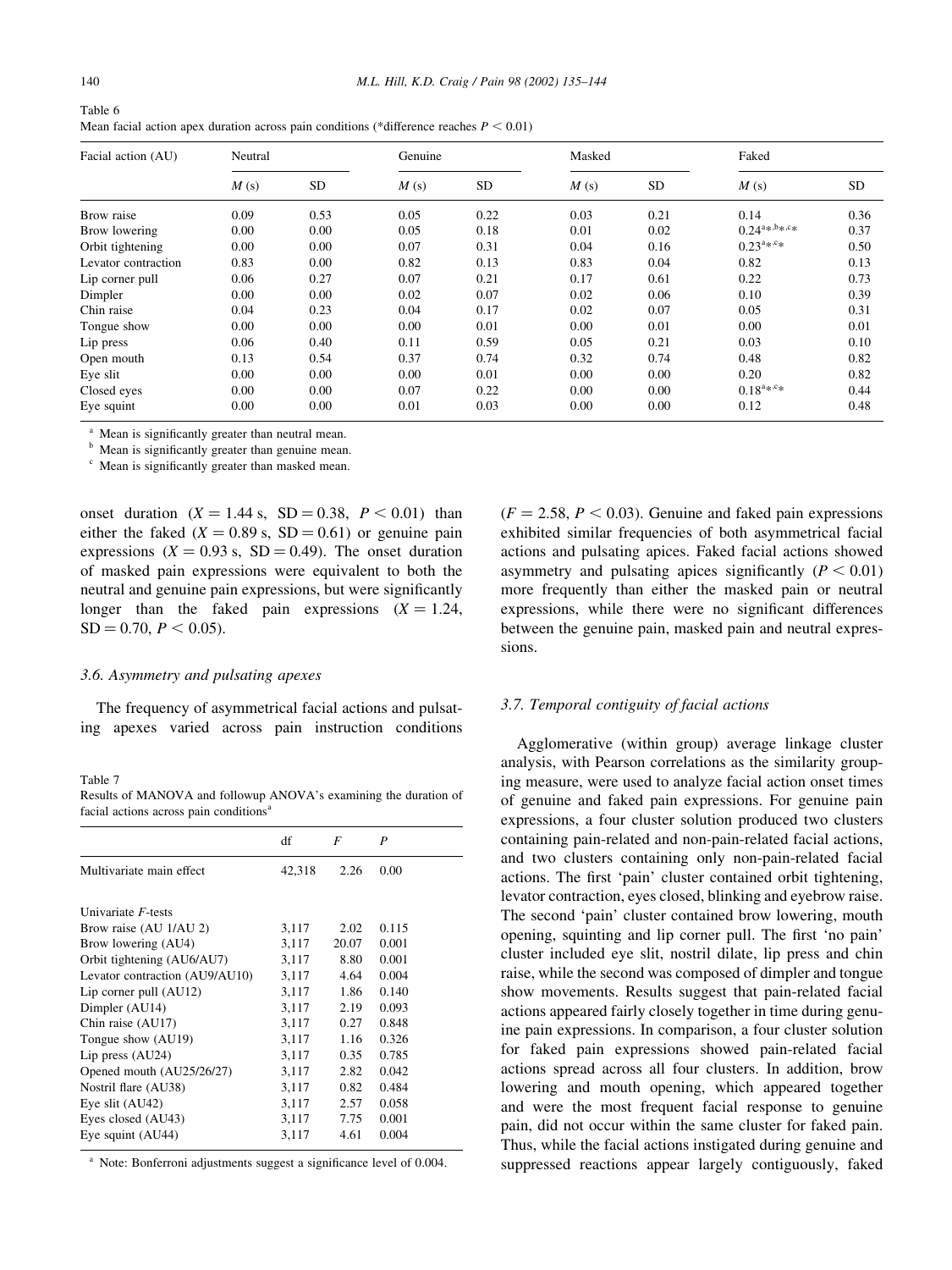| Table 8 |                                                                                        |
|---------|----------------------------------------------------------------------------------------|
|         | Mean facial action duration across pain conditions (*difference reaches $P \le 0.01$ ) |

| (AU) Facial action  | Neutral |      | Genuine |           | Masked |           | Faked                      |           |
|---------------------|---------|------|---------|-----------|--------|-----------|----------------------------|-----------|
|                     | M(s)    | SD   | M(s)    | <b>SD</b> | M(s)   | <b>SD</b> | M(s)                       | <b>SD</b> |
| Brow raise          | 0.09    | 0.53 | 0.10    | 0.36      | 0.08   | 0.38      | 0.30                       | 0.58      |
| Brow lowering       | 0.00    | 0.00 | 0.13    | 0.28      | 0.01   | 0.04      | $0.46^{a_{*},b_{*},c_{*}}$ | 0.56      |
| Orbit tightening    | 0.00    | 0.00 | 0.16    | 0.48      | 0.06   | 0.18      | $0.55^{a_{*},b_{*},c_{*}}$ | 0.98      |
| Levator contraction | 0.41    | 0.00 | 0.57    | 0.53      | 0.44   | 0.11      | $0.68^{a_{*},c}$           | 0.63      |
| Lip corner pull     | 0.11    | 0.41 | 0.14    | 0.38      | 0.36   | 1.02      | 0.45                       | 1.15      |
| Dimpler             | 0.00    | 0.00 | 0.12    | 0.38      | 0.04   | 0.12      | 0.16                       | 0.56      |
| Chin raise          | 0.04    | 0.23 | 0.06    | 0.18      | 0.04   | 0.12      | 0.09                       | 0.50      |
| Tongue show         | 0.00    | 0.00 | 0.02    | 0.08      | 0.03   | 0.10      | 0.01                       | 0.07      |
| Lip press           | 0.06    | 0.40 | 0.15    | 0.62      | 0.19   | 0.83      | 0.11                       | 0.38      |
| Open mouth          | 0.16    | 0.56 | 0.48    | 0.81      | 0.45   | 0.92      | 0.66                       | 0.98      |
| Eye slit            | 0.00    | 0.00 | 0.01    | 0.03      | 0.00   | 0.02      | 0.22                       | 0.83      |
| Closed eyes         | 0.00    | 0.00 | 0.13    | 0.31      | 0.02   | 0.12      | $0.47^{a_{*},b,c_{*}}$     | 0.97      |
| Eye squint          | 0.00    | 0.00 | 0.03    | 0.15      | 0.00   | 0.00      | a,b,c                      | 0.84      |

Mean is significantly greater than neutral mean.

Mean is significantly greater than genuine mean.

Mean is significantly greater than masked mean.

pain expressions seem to be comprised of pain-related facial actions which do not cluster closely in time.

## 4. Discussion

The study demonstrated consistent differences among genuine and deceptive facial displays of pain in temporal patterns of specific facial actions and in specific deception cues, supporting the position that differentiation of these facial displays is possible.

### 4.1. Component facial actions of genuine pain expressions

Genuine pain expressions were characterized by an increased frequency (brow lowering, mouth open) and intensity (brow lowering, nose wrinkle/upper lip raise) of painrelated facial actions, as identified in past research, but the full range of facial actions observed in earlier studies was not present. The limited number of pain-related facial actions was not due to reduced procedural pain, as previous patients have reported similar perceived pain, but exhibited a much fuller pain display. However, patients in earlier studies appeared to have more intense and more unpleasant pain on a daily basis, suggesting that the broader context in which one is experiencing pain might influence his/her facial displays of pain (Hadjistavropoulos and Craig, 1994). This interpretation concurs with findings that: (1) patients whose pain problems have had a greater psychological and physical impact on their lives have been shown to exhibit a greater intensity and duration of pain-related facial actions in response to a painful stimulus (Prkachin and Mercer, 1989), and (2) pain-related anxiety increases pain responses by directing attention to the pain experience (Arntz et al., 1991), exacerbating musculoskeletal pain through increased

muscle tension (Keefe and Gil, 1986), or intensifying the unpleasant affective response to pain (Eich et al., 1990).

# 4.2. Component facial actions of faked pain expressions

Patients were good at fabricating a pain display, as faked pain expressions contained facial actions previously identified as part of the 'prototypical' genuine pain display, and most were seen with comparable frequency and intensity in the genuine and deceptive pain expressions. The attempt to fake pain expressions was not wholly successful, however, as some pain-related facial actions appeared with greater frequency (brow lowering, opened mouth) and intensity (brow lowering) in the faked pain expression compared to the genuine pain expressions.

Faked pain expressions also exhibited an increased frequency and intensity of one non-pain-related facial action, brow raise, providing support for the hypothesis that faked expressions are likely to include 'extra', atypical facial actions which arise because the poser is not consciously aware of what a genuine expression looks like on his/her face, or due to the person's state or emotions while engaging in deception. Inner/outer brow raise, is typically associated with a startle response or the experience of fear. It is hypothesized that this facial action would be appropriate if subjects were faking a pain expression in response to an acute pain stimulus with rapid onset, but that it may be less appropriate when faking a response to a familiar pain stimulus which causes a mild exacerbation of a chronic pain condition. This suggests that people seem to have a difficult time reconstructing even a very familiar pain experience, and that people with less frequent and less recent pain experience may have greater difficulties dissimulating pain. Results also suggest that people may base their deceptive pain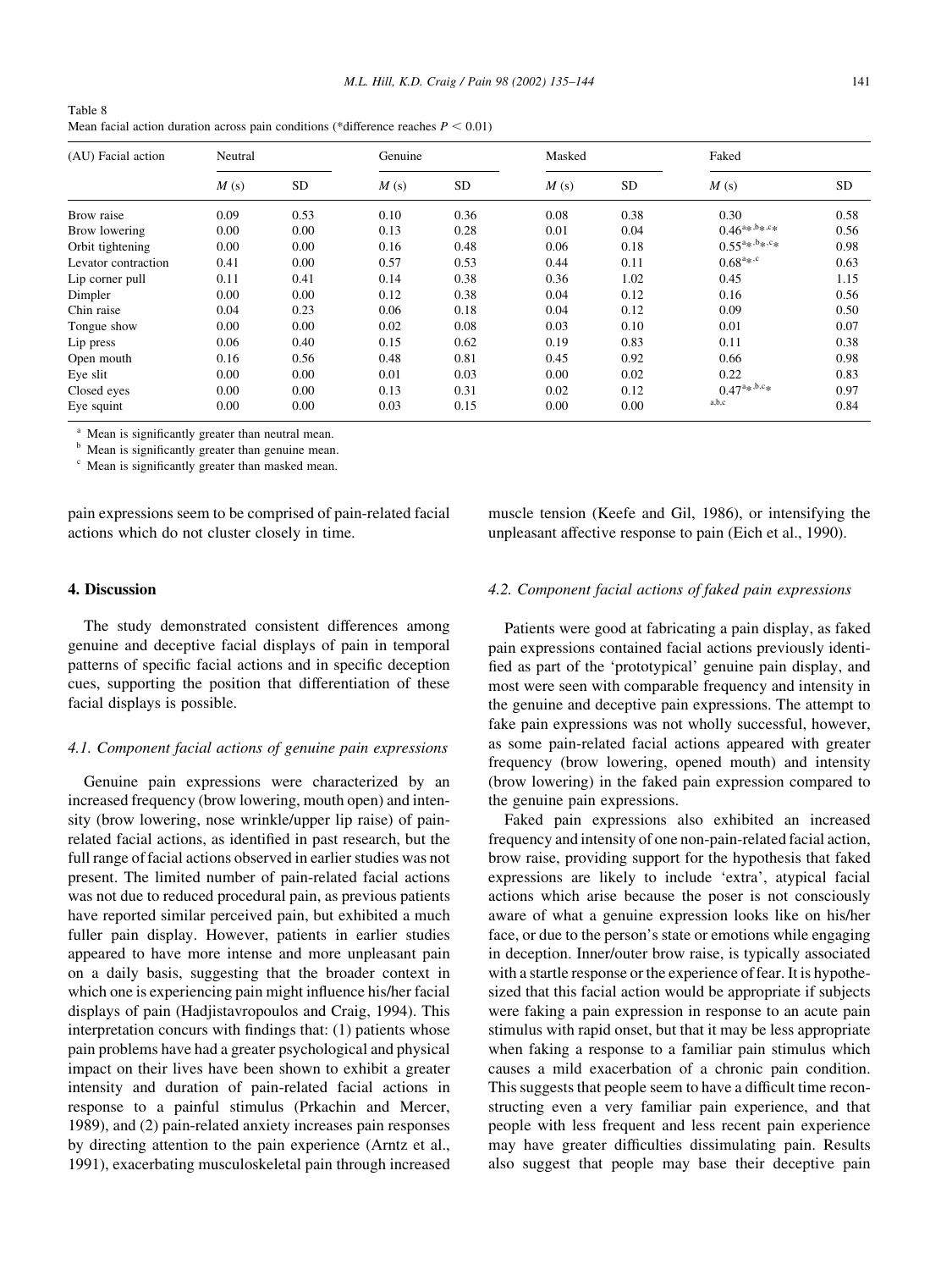displays on reactions to acute pain, which people have typically experienced and observed more frequently.

## 4.3. Component facial actions of masked pain expressions

Patients were very successful at minimizing their pain display, as masking did not result in any uniquely distinguishing facial features, and the differences between the masked pain and neutral expression were very subtle: patients exhibited a greater frequency of mouth opening during masked pain, and residual brow lowering was observed. Masked pain expressions presented as a midpoint between the genuine pain and neutral expressions, suggesting a 'leakage' of residual facial activity during attempts to neutralize a genuine pain display. It was hypothesized that any 'leakage' during masked pain expressions would occur in the eye region. However, increased mouth movements were the most substantial difference between the masked and neutral conditions. When judging another's emotional state based on facial expressions, observers attach more importance to movements in the area of the eyes and upper face (Lee and Craig, 1986). When deceiving others, there may be a similar awareness that greater effort should be expended to control movements around the eyes. Alternatively, systematic changes in pain expressions during painful events may account for these differences, as research suggests that brow lowering and eye closing will be the first facial actions to appear in response to pain, followed by mid-face actions such as upper lip raise and nose wrinkling, and finally mouth opening (Prkachin and Mercer, 1989). The increased frequency of mouth opening during masked pain suggests that deceivers exert a reasonable amount of control over their facial actions immediately, with a gradual lessening of control as the urgency of the pain response decreases.

## 4.4. Temporal qualities of deceptive versus genuine pain expressions

The present study was the first to examine the temporal patterns of genuine and deceptive pain expressions using the comprehensive FACS coding system. Results confirmed expectations of different temporal patterns for deceptive and genuine pain expressions. One pain-related facial action (brow lowering) had a longer peak intensity in the faked condition, and the overall response duration of two pain-related facial actions (brow lowering, mouth opening) were significantly longer in faked pain compared to genuine pain expressions. These findings indicate that faked expressions tend to be exaggerated in not only the number and intensity of pain-related facial actions but also in the length of peak intensity and the duration of the facial expression. None of the temporal variables differentiated between genuine pain, masked pain and neutral expressions, highlighting the subtle nature of facial cues indicative of masking.

Results also confirmed expectations of variations in

temporal contiguity for deceptive and genuine pain expressions. During genuine pain, pain-related facial actions appeared together in two of four clusters based on onset times. In comparison, faked pain expressions showed pain-related facial actions scattered throughout all four clusters. Therefore, when faking pain, people exhibited the component facial actions in a sequential manner compared to genuine pain when pain-related facial actions appear more closely together in time. The fundamental integrity and organized pattern of motoric displays during the actual experience of pain is violated during faked pain; results confirm that the biological mechanisms underlying the genuine and faked pain experience must differ.

## 4.5. Incidence of deception cues in deceptive versus genuine pain expressions

Cues described as indicative of deception elsewhere in the literature (blinking, facial action asymmetry, pulsating apexes), did not differentiate among neutral, genuine pain, faked pain and masked pain expressions. Previous hypotheses that blinking rates will either increase due to an increase in general emotional arousal (Ekman, 1985), or decrease due to conscious efforts to control one's emotions during deception, were not supported. However, using blinking as a deception cue is complicated by pain expression research, which suggests both that blinking rates increase (Craig and Patrick, 1985; Patrick et al., 1986) and decrease following pain (Craig et al., 1991; Prkachin, 1992b; Prkachin and Mercer, 1989).

#### 4.6. Limits to generalizability

The information on genuine and deceptive facial expressions obtained in this study was collected in a clinical setting, but were subject to artificial conditions, such as videotaping, which may have influenced the patients' pain presentations. The facial actions found to discriminate between genuine pain and neutral facial expressions (brow lowering and mouth opening) were exhibited by only 30 and 45% of patients, respectively, in this study. The current study did not investigate the individual differences in facial actions observed in genuine and deceptive pain displays, nor did it investigate the impact of patient variables (e.g. average daily pain intensity, movement-induced pain levels) on genuine and deceptive pain expressions.

#### 5. Summary

Confirming past studies, genuine and deceptive pain expressions were found to differ in the type, frequency and intensity of facial actions. This investigation was the first to provide evidence that the facial actions presented during deliberately dissimulated pain expressions show significantly different temporal patterns than do genuine pain expressions. Faked pain expressions were found to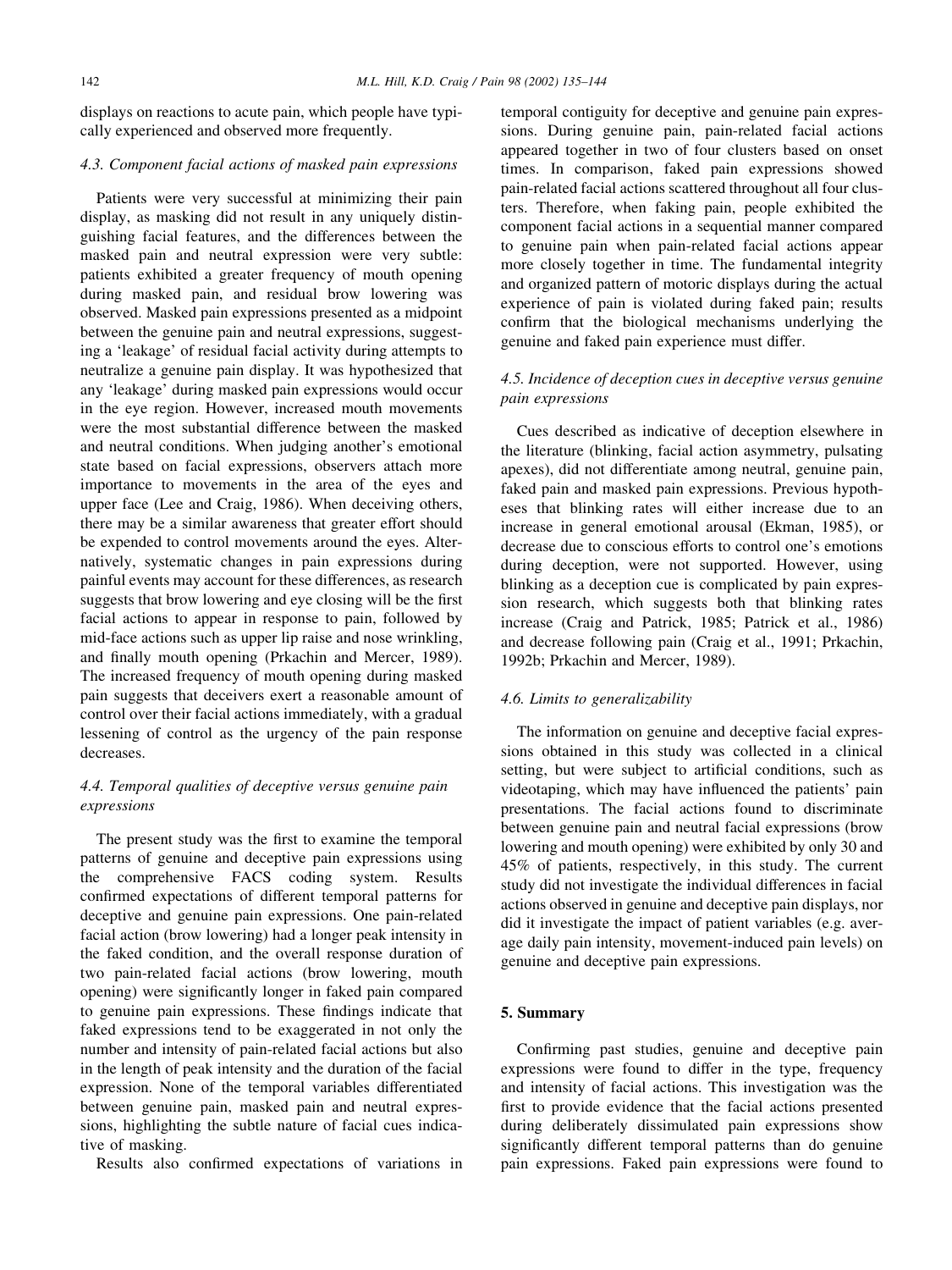remain at peak intensity longer, to last for a longer period of time, and pain-related facial actions did not appear as closely together in time as did those exhibited in a genuine pain expression. Further research is needed to determine the level of discrimination among the pain conditions that these additional cues will provide.

Research to date has not investigated individual differences in the ability to pose deceptive facial expressions, and the following questions remain: (1) do facial action parameters differ between good and bad deceivers?; (2) do good and bad deceivers differ in how closely the FACS coding of faked expressions approximate genuine pain ?; (3) do average daily pain levels or situational pain levels influence genuine pain displays and deception ability?; (4) are pain history variables a possible predictor of deception ability?; (5) what is the impact of pain coping strategies on deception ability (i.e. are patients who ignore their pain better able to mask their pain expressions? Do patients exhibiting considerable pain behavior show more exaggerated pain expressions?). These questions are of considerable clinical interest and importance, and point to a potentially productive area of research.

#### Acknowledgements

This study comprised part of the primary author's PhD dissertation project in the Department of Psychology, University of British Columbia and was supported by grants from the Social Sciences Humanities Research Council. The authors would like to acknowledge the assistance of Christine Lilley, Bruce McMurtry, Jyotika Reddy and the Point Grey Physiotherapy Clinic.

## References

- Arntz A, Dreessen L, Merckelbach H. Attention, not anxiety, influences pain. Behav Res Ther 1991;29:41–50.
- Clarici A, Melon F, Bava A. Asymmetries of facial motility during the dissimulation of emotion. Percept Mot Skills 1996;83(1):263–274.
- Craig KD. The facial expression of pain: better than a thousand words? Am Pain Soc J 1992;1:153–162.
- Craig KD. Emotions and psychobiology. In: Wall PD, Melzack R, editors. Textbook of pain, 4th ed. Edinburgh: Churchill-Livingstone, 1999. pp. 331–344.
- Craig KD, Patrick CJ. Facial expression during induced pain. J Pers Soc Psychol 1985;48:1080–1091.
- Craig KD, Prkachin KM. Social influences on public and private components of pain. Sarason IG, Spielberger C, editors. Stress and anxiety, vol. 7. New York, NY: Hemisphere, 1980.
- Craig KD, Prkachin KM. Nonverbal measures of pain. In: Melzack R, editor. Pain measurement and assessment, New York, NY: Raven Press, 1983.
- Craig KD, Hyde S, Patrick CJ. Genuine, supressed, and faked facial behaviour during exacerbation of chronic low back pain. Pain 1991;46:161– 172.
- Craig KD, Hill ML, McMurtry BW. Detecting deception and malingering. Block AR, Kremer EF, Fernandez E, editors. Handbook of pain syndromes, Mahwah, NJ: Lawrence Erlbaum, 1999. pp. 41–58.
- DePaulo BM, Rosenthal R, Eisenstat RA, Rogers PC, Finkelstein S. Decoding discrepant nonverbal cues. J Pers Soc Psychol 1978;36:313–323.
- Eich E, Rachman S, Lopatka C. Affect, pain and autobiographical memory. J Abnorm Psychol 1990;99:174–178.
- Ekman P. Facial asymmetry. Science 1980;209:833–834.
- Ekman P. Telling lies: clues to deceit in the marketplace, marriage and politics. New York,, NY: Norton, 1985.
- Ekman P, Friesen WV. Nonverbal leakage and clues to deception. Psychiatry 1969;32:88–105.
- Ekman P, Friesen WV. Detecting deception from the body or face. J Pers Soc Psychol 1974;29:288–298.
- Ekman P, Friesen WV. Investigator's guide to the facial action coding system. Palo Alto, CA: Consulting Psychologists Press, 1978a.
- Ekman P, Friesen WV. Manual for the facial action coding system. Palo Alto, CA: Consulting Psychologists Press, 1978b.
- Ekman P, Friesen WV. Felt, false and miserable smiles. J Nonverbal Behav 1982;6:238–249.
- Ekman P, Friesen WV. EMFACS: coders instructions. Unpublished manuscript. Human Interaction Laboratory, University of California, San Francisco, CA. 1983.
- Ekman P, Hager JC, Friesen WV. The symmetry of emotional and deliberate facial actions. Psychophysiology 1981;18:101–106.
- Galin KE, Thorn BE. Unmasking pain: detection of deception in facial expressions. J Soc Clin Psychol 1993;12:182–197.
- Gracely R, Dubner R, McGrath P. Narcotic analgesia: fentanyl reduces the intensity but not the unpleasantness of painful pulp sensations. Science 1979;203:1261–1263.
- Gracely R, McGrath P, Dubner R. Ratio scales of sensory and affective verbal pain descriptors. Pain 1978a;5:5–18.
- Gracely R, McGrath P, Dubner R. Validity and sensitivity of ratio scales of sensory and affective verbal pain descriptors: manipulation of affect by diazepam. Pain 1978b;5:19–29.
- Gracely RH, Dubner R, McGrath PA. Fentanyl reduces the intensity of painful tooth pulp sensations: controllong for detection of active drugs. Anesth Analg 1982;61(9):751–755.
- Hadjistavropoulos HD, Craig KD. Acute and chronic low back pain: cognitive, affective and behavioral dimensions. J Consult Clin Psychol 1994;62:341–349.
- Hadjistavropoulos T, Craig KD. A theoretical framework for understanding self-report and observational measures of pain: a communications model. Behav Res Ther 2002 (in press).
- Hager JC, Ekman P. The asymmetry of facial actions is inconsistent with models of hemispheric specialization. Psychophysiology 1985;22:307– 318.
- Hale C, Hadjistavropoulos T. Emotional components of pain. Pain Res Manage 1997;2:217–225.
- Hill ML. Deception in facial expressions of pain: strategies to improve detection (doctoral dissertation, University of British Columbia). DAI-B 1996;57(12):7728.
- Jacox AK. The assessment of pain. In: Smith L, Merskey H, Grass S, editors. Pain, meaning and management, New York, NY: Spectrum, 1980.
- Johnson M. Assessment of clinical pain. In: Jakox AK, editor. Pain: a sourcebook for nurses and other health professionals, Boston, MA: Little, Brown, 1977.
- Keefe FJ, Block AR. Development of an observation method for assessing pain behavior in chronic low back pain patients. Behav Ther 1982;13:363–375.
- Keefe FJ, Gil KM. Behavioral concepts in the analysis of chronic pain syndromes. J Consult Clin Psychol 1986;54:776–783.
- Keefe FJ, Brantley A, Manuel G, Crisson JE. Behavioral assessment of head and neck cancer pain. Pain 1985;23:327–336.
- Kleck RE, Vaughan RC, Cartwright-Smith J, Vaughan KB, Colby CZ, Lanzetta JT. Effects of being observed on expressive, subjective, and physiological responses to painful stimuli. J Pers Soc Psychol 1976;34:1211–1218.
- Kotarba JA. Chronic pain: its social dimensions, Beverly Hills, CA: Sage, 1983.

Lander J. Clinical judgements in pain management. Pain 1990;42:15–22.

Lee DS, Craig KD. Facial action determinants of observer pain judgements: